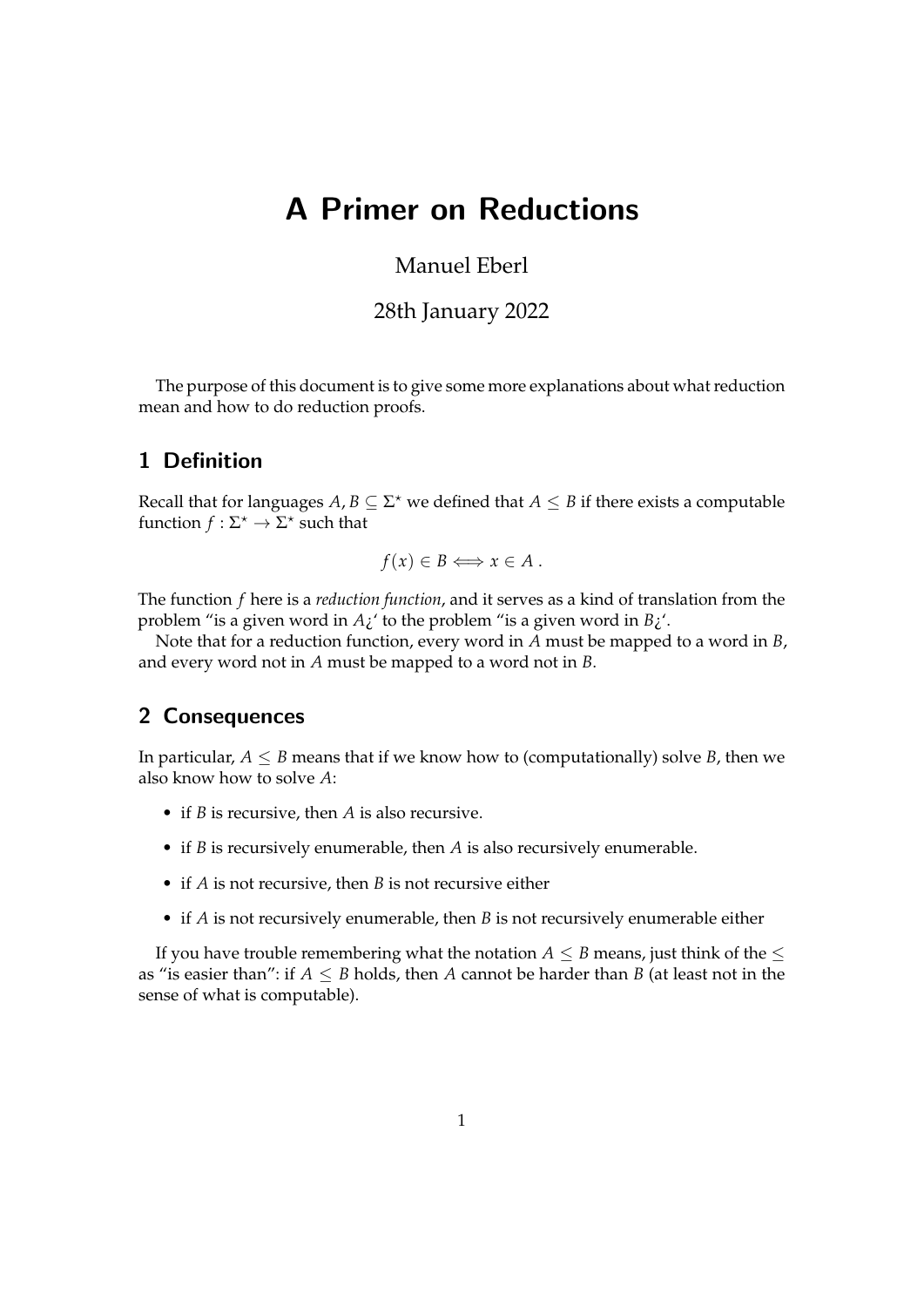#### 3 Finding a Reduction Function

When you are trying to prove a reduction  $A \leq B$ , some creativity is required to come up with the reduction function *f* . One possible approach here is to think of it like this: suppose Prof. Kaliszyk gives you a word  $w \in \Sigma^*$  and asks you to decide whether  $w \in A$ . However, you are not allowed to simply say "yes" or "no": instead, you are given a magic oracle machine that decides whether a given word is in *B* and then tells the result of that to Prof. Kaliszyk for you.

The only freedom you have here is in which word w' you feed into the magic machine, and you have to choose it in such a way that the answer to "Is w' in B?" that the machine answers happens to be exactly the same answer as to "Is *w* in *A*?". The process of how you get from *w* to *w'* is exactly the reduction function (and of course, it has to be a computable process, i.e. something that you could program as a computer algorithm).

## 4 Examples

1) Let us show that  $A \leq B$  where  $A = \{0, 1, 01\}$  and  $B = \{w \mid |w| = 5\}$ . Here our reduction function is to check if the input word is one of the three words 0, 1, 01. If it is, we return some word with length 5, e.g. 00000. Otherwise, we return some word with length not 5, e.g. 0.

$$
f: \Sigma^* \to \Sigma^*, \ f(w) = \begin{cases} 00000 & \text{if } w = 0 \lor w = 1 \lor w = 01 \\ 0 & \text{otherwise} \end{cases}
$$

2) Analogously, we can show  $A \leq HP$  with  $A = \{0, 1, 01\}$  where

 $HP = \{M \# x \mid M \text{ halts on input } x\}$ 

is the halting problem from the lecture. Again, we check if the input word is one of 0, 1, 01 and if yes, we return some word in HP, e.g. to *M*#0 where *M* is the encoding of a Turing Machine that always halts.

Otherwise, we must return some word that is not in HP, e.g. *M*′#0 where *M*′ is the encoding of a machine that immediately loops. Another possibility would be to return a "garbage" word like 000 that does not even contain the separating character # and is therefore also not in HP.

$$
f: \Sigma^* \to \Sigma^*, \ f(w) = \begin{cases} M\#0 & \text{if } w = 0 \lor w = 1 \lor w = 01 \\ 000 & \text{otherwise} \end{cases}
$$

3) Define HP<sub>0</sub> =  $\{M \mid M \text{ halts on input } 0\}$ . This is a more restricted version of the halting problem where we do not get to choose the input word (it is instead fixed to 0), so it looks like  $HP_0$  should be intuitively easier than the normal halting problem HP.